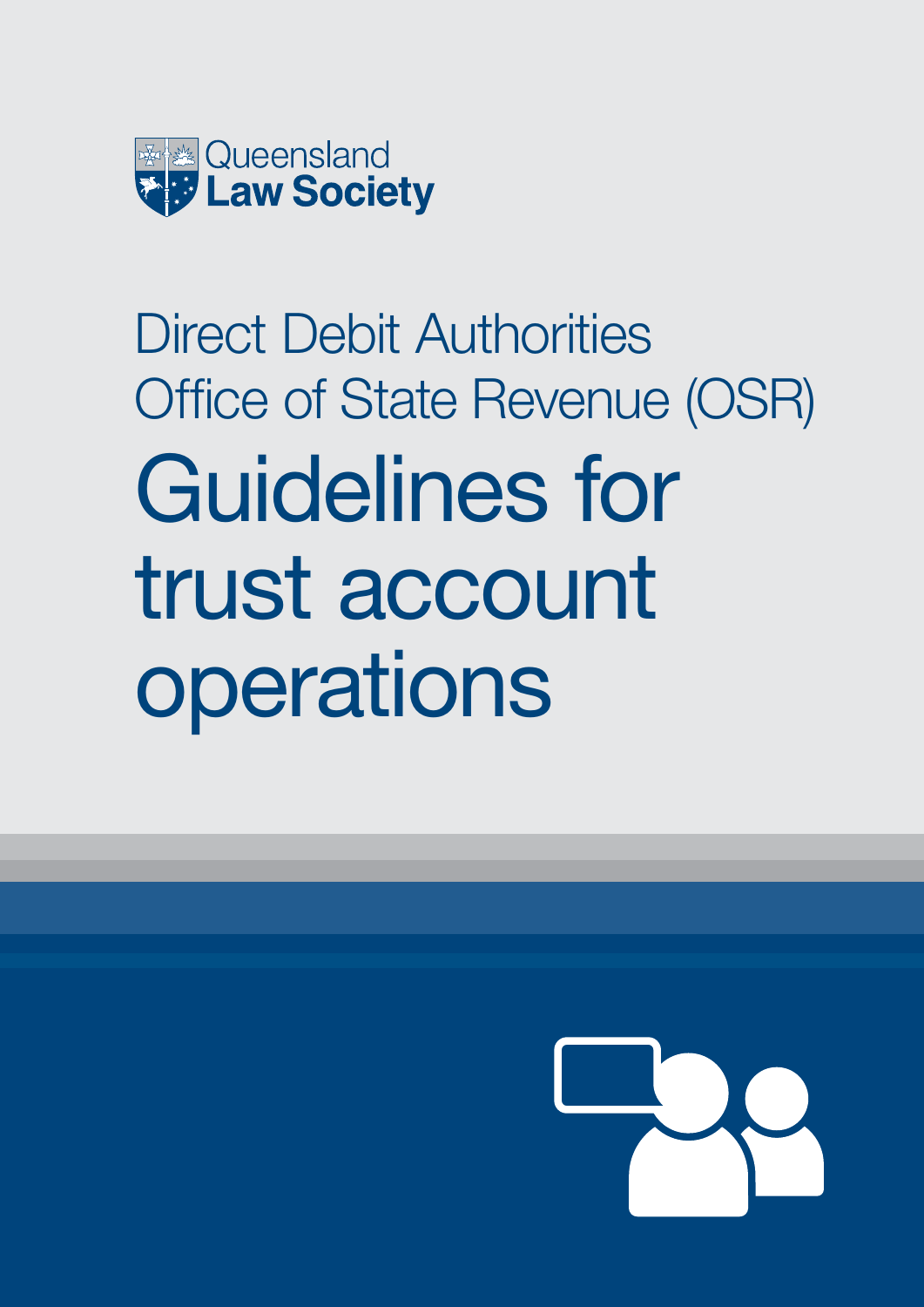

#### Queensland Law Society

179 Ann Street, Brisbane, Qld 4000 GPO Box 1785, Brisbane Qld 4001 1300 367 757 | > qls.com.au

Version 2 | 17 December 2014

#### Copyright

All intellectual property in relation to this material (including any copyright notice and disclaimer) belongs to Queensland Law Society (QLS) and is protected by Australian and international copyright and other intellectual property laws. You may not do anything which interferes with or breaches those laws or the intellectual property rights in the content. The material cannot be used, reproduced by any process, electronic or otherwise, or adapted without the specific permission of QLS apart from any use permitted under the *Copyright Act 1968*.

QLS logo is a trademark of QLS. QLS does not grant any licence or right to use, reproduce or adapt QLS logo without express written permission of QLS.

#### Disclaimer

Care has been taken in the preparation of the material in this document. However, QLS does not warrant the accuracy, reliability or completeness or that the material is fit for any particular purpose. By using the information, you are responsible for assessing the accuracy of the material and rely on it at your own risk.

To the extent permitted by law, all other representations, conditions or warranties, whether based in statute, common law (including in negligence) or otherwise are excluded. QLS does not accept any liability for any damage or loss (including loss of profits, loss of revenue, indirect and consequential loss) incurred by any person as a result of relying on the information contained in this document.

The information is provided as part of an educational program and is not given in the context of any specific set of facts pertinent to individual students. The instruction is not legal advice and should not be construed as such. The information is provided on the basis that all persons accessing the information contained in this document undertake responsibility for assessing the relevance and accuracy of its content.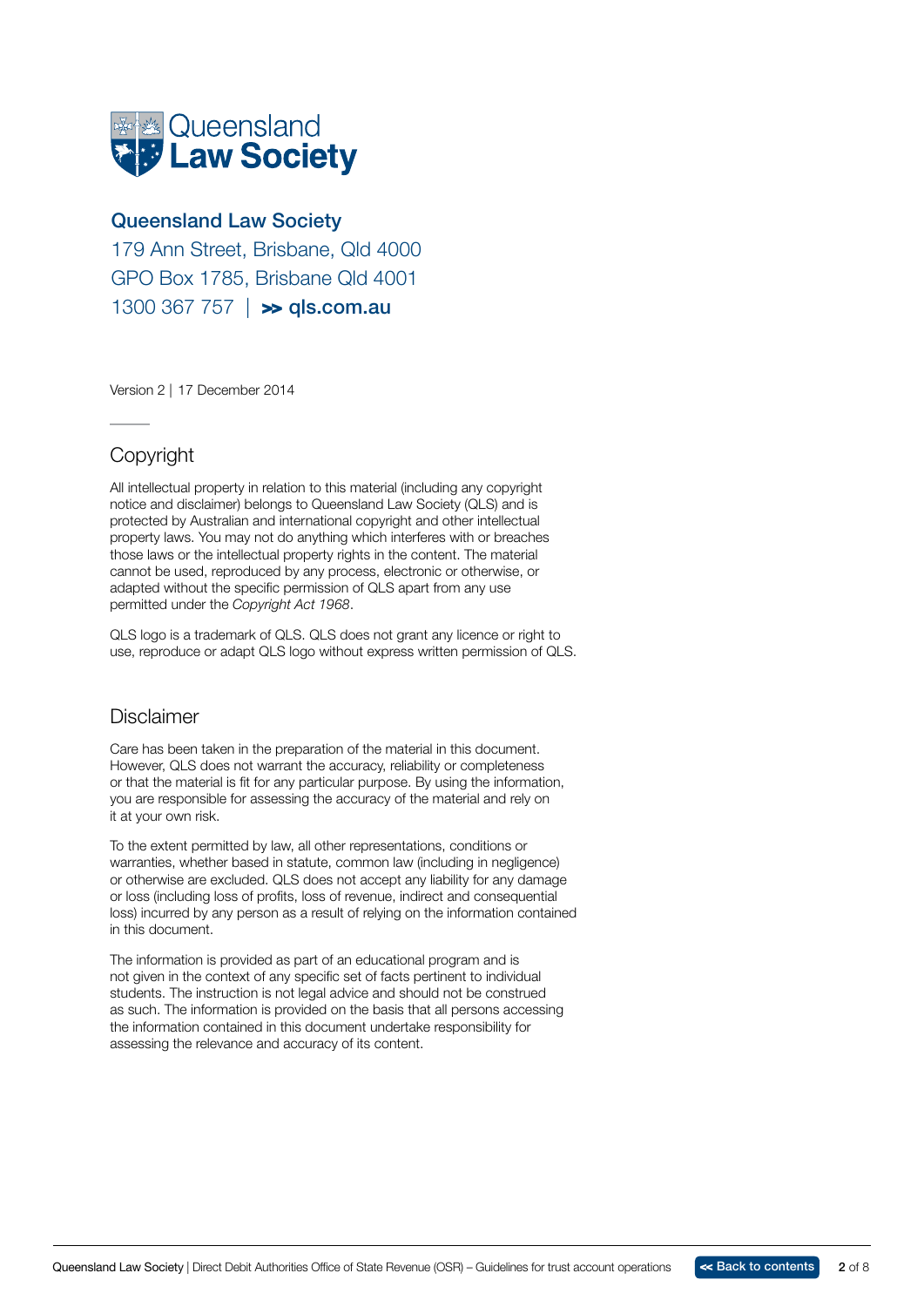#### Table of Contents

| 4. Protection of user identification information and password5 |  |
|----------------------------------------------------------------|--|
|                                                                |  |
|                                                                |  |
|                                                                |  |

#### Appendices

| Appendix B – Certificate in Support of Application |  |
|----------------------------------------------------|--|
|                                                    |  |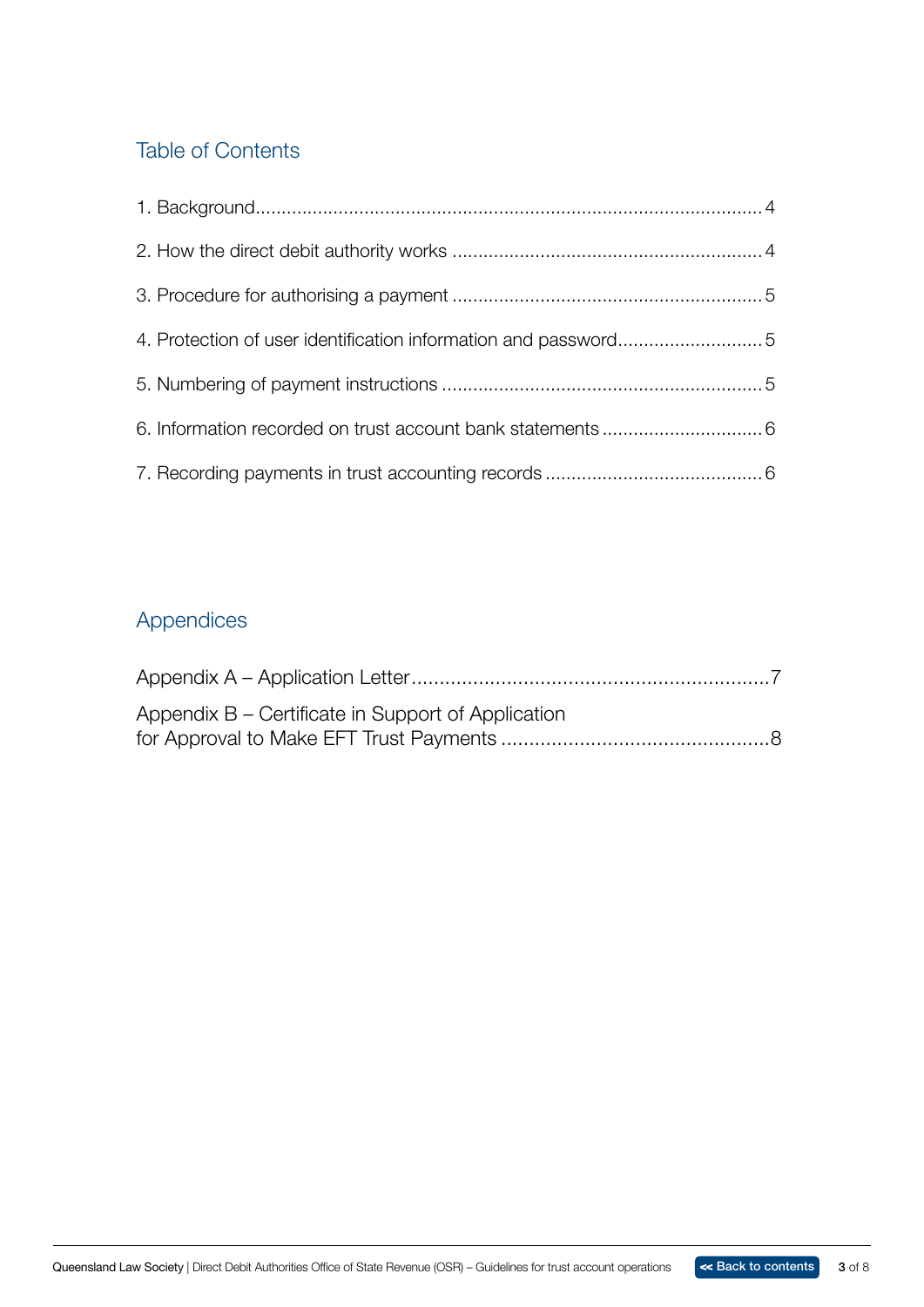# <span id="page-3-0"></span>1. Background

Pursuant to section 250(1) of the *Legal Profession Act 2007*, a Queensland law practice cannot disburse money from a law practice trust account, or controlled money account, by electronic funds transfer unless the law practice has been authorised by the Queensland Law Society ('QLS') to do so.

Direct debit authority payments are a form of electronic funds transfer.

The Office of State Revenue ('OSR') has submitted an application to QLS for QLS to authorise all Queensland law practices to make payments to OSR by direct debit authority payments from law practice trust accounts.

OSR has a web based duties transaction system, OSRconnect, that has a direct debit authority payment function.

Payments via OSRconnect can only be made to OSR and can't be made for more than the amount of stamp duty that is payable in respect of the matter.

QLS has delegated to the General Manager of the Society's Professional Standards Department the power to authorise Queensland law practices to make stamp duty payments to OSR by direct debit authority payments via OSRconnect from law practice trust accounts.

# 2. How the direct debit authority works

The law practice gives a direct debit authority to its financial institution that authorises the financial institution to permit OSR to electronically withdraw money from the law practice's trust bank account.

The law practice enters into an agreement with OSR when it registers as a user of OSRconnect to the effect that OSR can withdraw money from the law practice's trust bank account if the law practice has given a specific authorisation to OSR to withdraw the money from the law practice trust bank account.

The specific authorisation is given to OSR by the law practice via the payment function in OSRconnect. OSR can't withdraw money from the law practice trust account unless OSR has been specifically authorised by the law practice to do so.

OSRconnect provides for different user levels:

- a. a standard user who can create records, save records as draft records and submit records to another user within the law practice for approval – this type of user can't authorise payments;
- b. standard user who can only authorise payments in respect of transactions that have been assessed this type of user can't create records, or save them as draft records, or submit them for approval;
- c. a standard user who can do both of the above; and
- d. a super user who can do everything that a standard user can do and can also create new users, delete existing users and vary the access levels of existing users.

The law practice controls which users have which access levels.

Only a solicitor, who is a signatory to the trust bank account, can be given an access level that permits the user to authorise payments.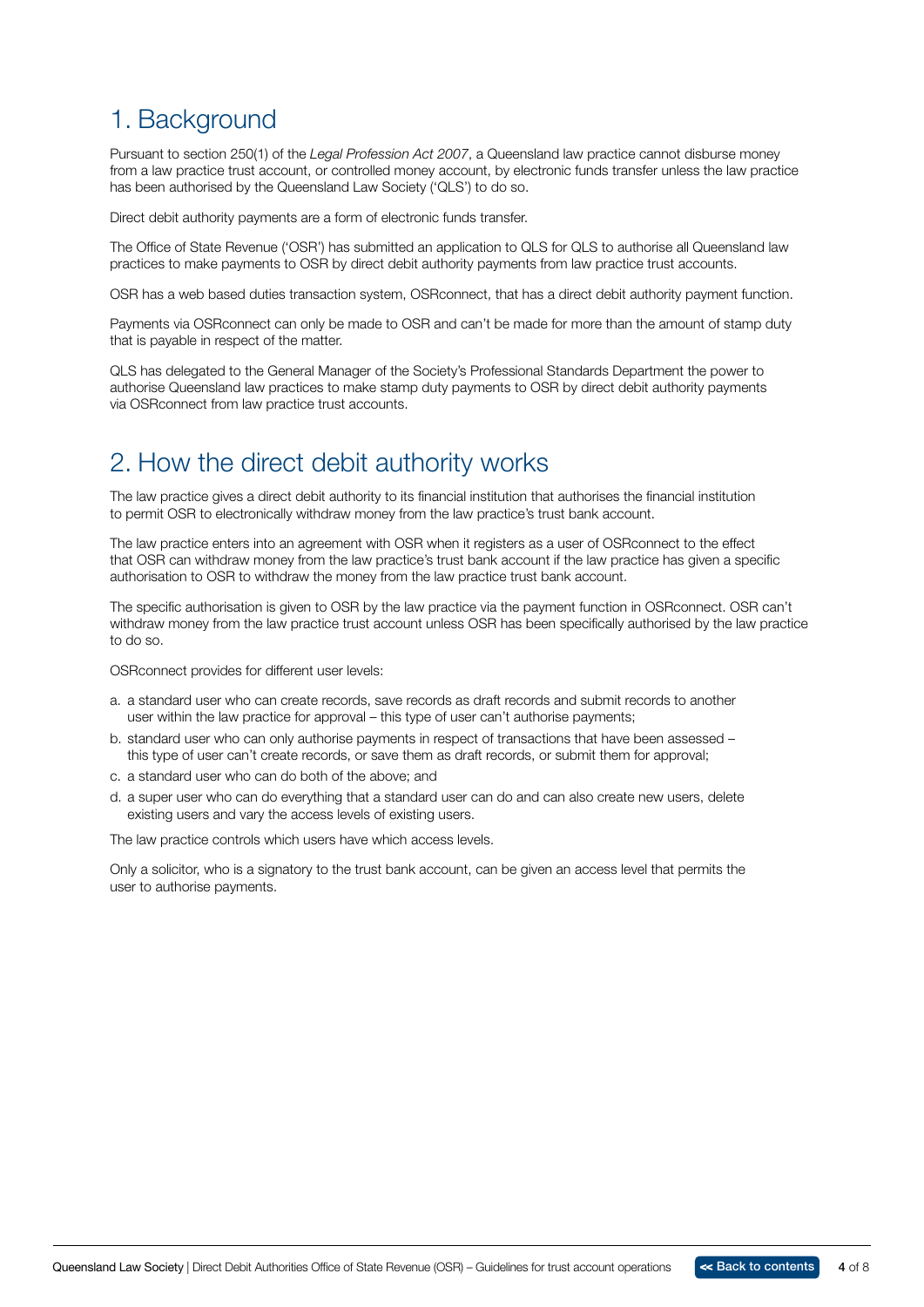### <span id="page-4-0"></span>3. Procedure for authorising a payment

The transaction file for the matter in respect of which stamp duty is to be paid is to be produced to the solicitior who is going to authorise the payment.

The solicitor logs on to OSRconnect and accesses the payment function in OSRconnect.

OSRconnect will present the solicitor with a list of matters in respect of which stamp duty has been assessed but not yet paid.

The solicitor identifies the relevant matter in the list by the OSRconnect Transaction Number and selects it.

The solicitor checks that the information recorded in respect of the matter is correct and that the law practice's internally generated payment reference number (see section 5 of these guidelines) is included in the information on the screen. If it is not, it is to be added to the free text 'Notes' field before the payment is authorised.

If the solicitor is satisfied that the information on the screen is correct and complete, the solicitor checks the trust account ledger for the relevant matter to establish whether there are sufficient cleared funds held in the trust account for the purpose of paying stamp duty for that matter.

If the solicitor is satisfied that there are sufficient cleared funds held for that purpose, the solicitor authorises the payment.

The solicitor will then be presented with a 'Confirmation of Payment' screen. A screen print of this page must be made at this time. The screen print can be printed as a paper copy, or saved document. A copy of the screen print is to be kept as a trust accounting record for a period of at least seven years. It is also suggested that a copy of the screen print be retained on the relevant client file.

#### 4. Protection of user identification information and password

It is absolutely imperative that the OSRconnect user identification information and password of each authorised trust account signatory are kept secure. An authorised trust account signatory must not, under any circumstances, advise these details to another person. Nor is an authorised trust account signatory to store them in a way that another person may easily gain access to them.

The password needs to be between 8 – 14 characters in length, including letters of the alphabet and numbers and not be capable of being easily determined by a third party. Further, the password should be changed on a regular basis.

# 5. Numbering of payment instructions

All payment instructions are to be assigned a law practice internally generated payment reference number which is to be recorded in the free text 'Notes' field before, or at the time, a payment is authorised.

This internally generated payment reference number is to be recorded in the law practice's trust accounting records as the payment reference.

A suggested numbering system is that payments made to OSR in the year 2013 commence with reference number OSR13/1 and increase by 1 to OSR13/2 and OSR13/3 etc and payments made in 2014 commence with OSR14/1.

Feedback will be sought from law practices as to whether it is necessary for a law practice

to internally generate a payment reference number. It may be sufficient to merely record, in the law practice's trust accounting records, the OSRconnect transaction number (this is a unique number that is automatically generated by OSRconnect for each transaction that is assessed via OSRconnect).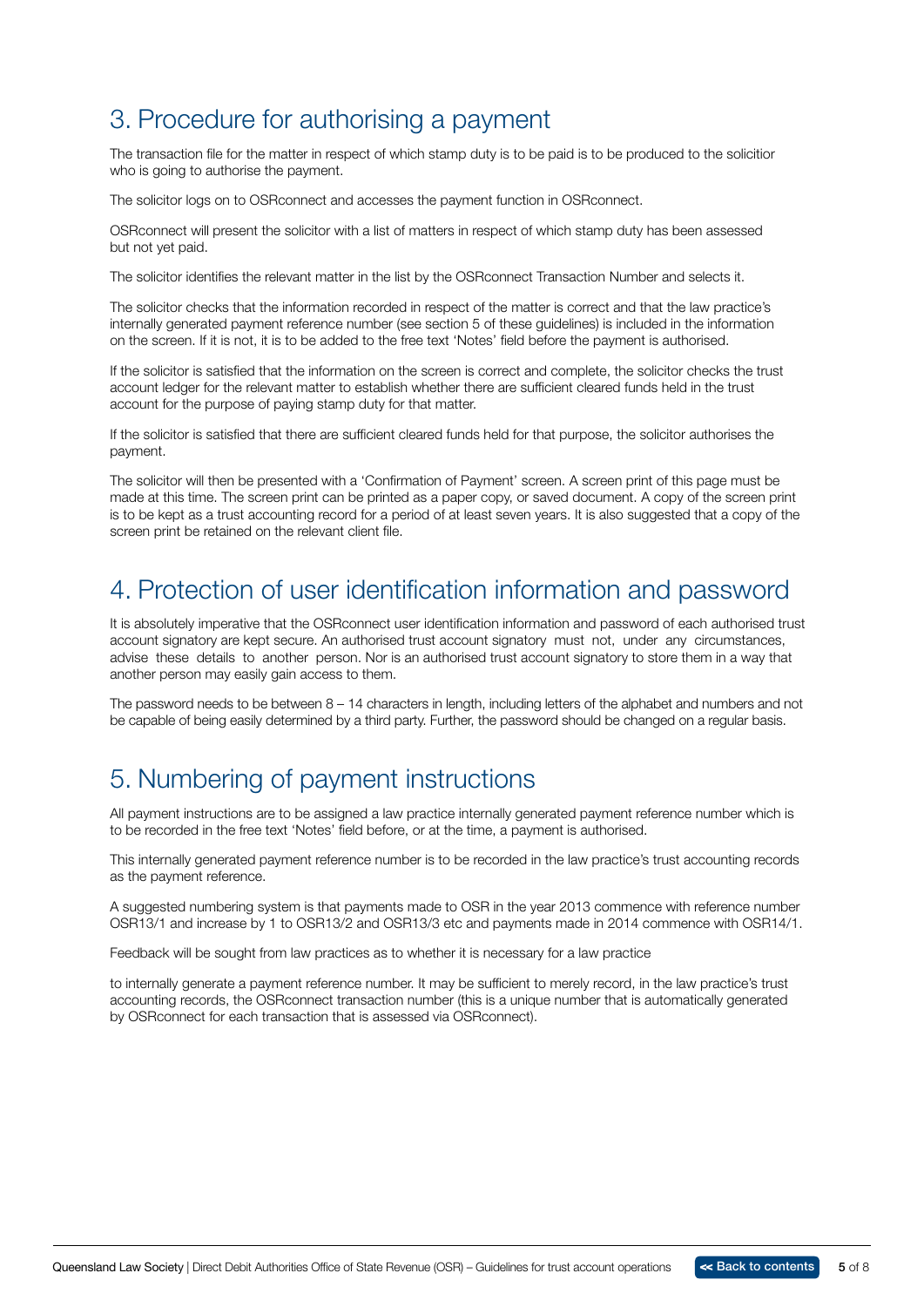#### <span id="page-5-0"></span>6. Information recorded on trust account bank statements

Payments made to OSR via OSRconnect will result in the following information being recorded in the law practice trust account bank statement:

- 6.1. the date the payment is made;
- 6.2. the name of the payee OSR QLD;
- 6.3. the OSRconnect transaction number;
- 6.4. the amount of the payment.

#### 7. Recording payments in trust accounting records

Details of payments are to be recorded in the trust account cash payment book and the relevant trust account ledger within two (2) days of the payment.

The details to be recorded in respect of each payment are as follows:

- 7.1. the date the payment is made;
- 7.2. the name of the payee (OSR QLD) and that the payment was for stamp duty;
- 7.3. the payment reference number that will appear on the trust account bank statement (the OSRconnect transaction number);
- 7.4. the law practice internally generated payment reference number;
- 7.5. the amount paid;
- 7.6. details clearly identifying the trust account ledger to be debited (client and matter name and matter number if there is a matter number).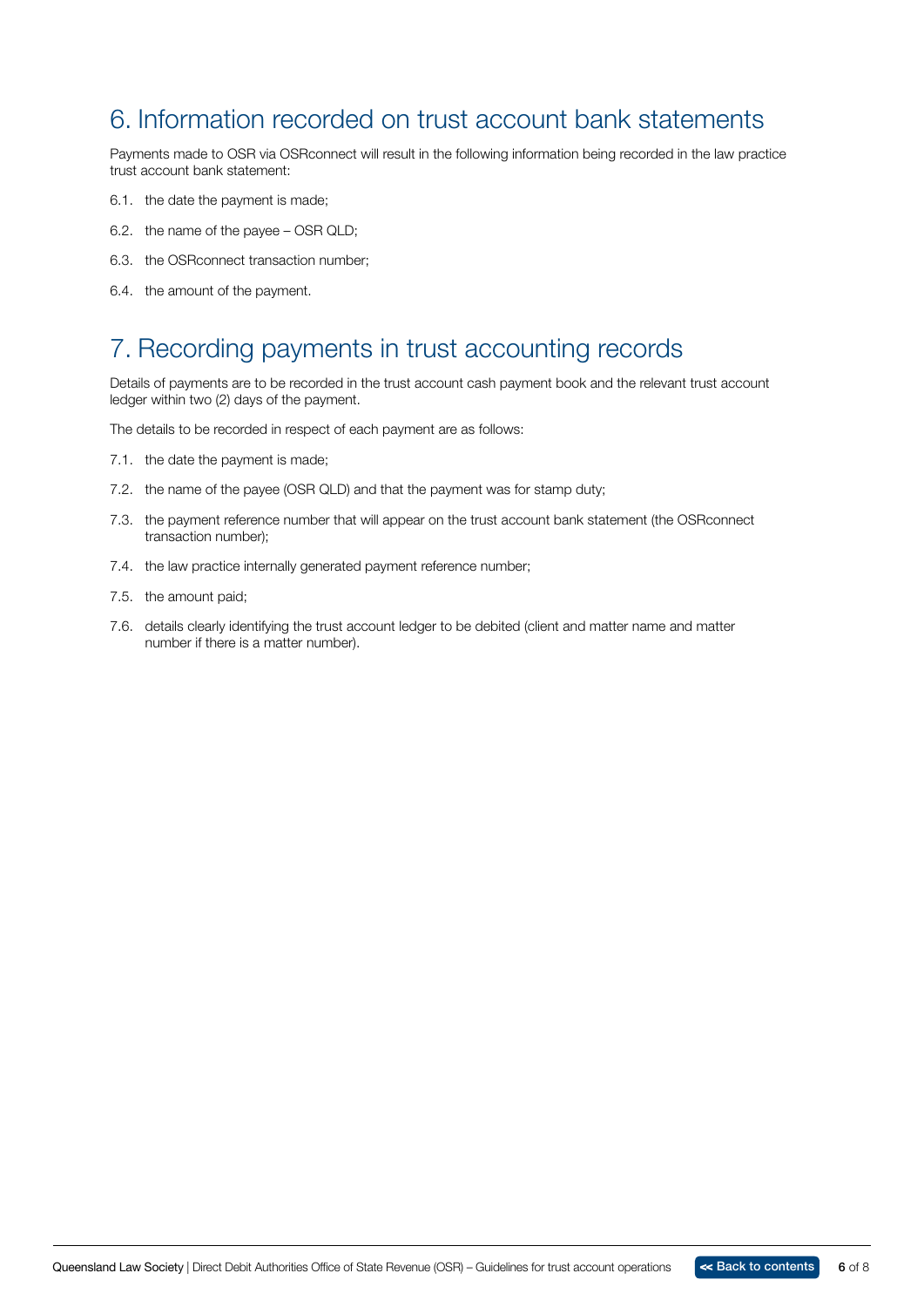Appendix A

#### Application Letter

#### PRIVATE & CONFIDENTIAL

General Manager Professional Leadership Queensland Law Society GPO Box 1785 BRISBANE QLD 4001

Dear Sir

APPLICATION FOR APPROVAL TO MAKE PAYMENTS TO OSR

XYZ Law Practice hereby applies to the General Manager Professional Standards of the Queensland Law Society for approval to make payments to the Office of State Revenue (OSR) in accordance with the Society's Direct Debit Authority Office of State Revenue Guidelines for Trust Account Operations in relation to the OSR electronic funds transfer payment function in its web based duties transaction system, OSRconnect.

I enclose a Certificate, signed by a principal of XYZ Law Practice, in support of the application.

Yours faithfully

XYZ Law Practice